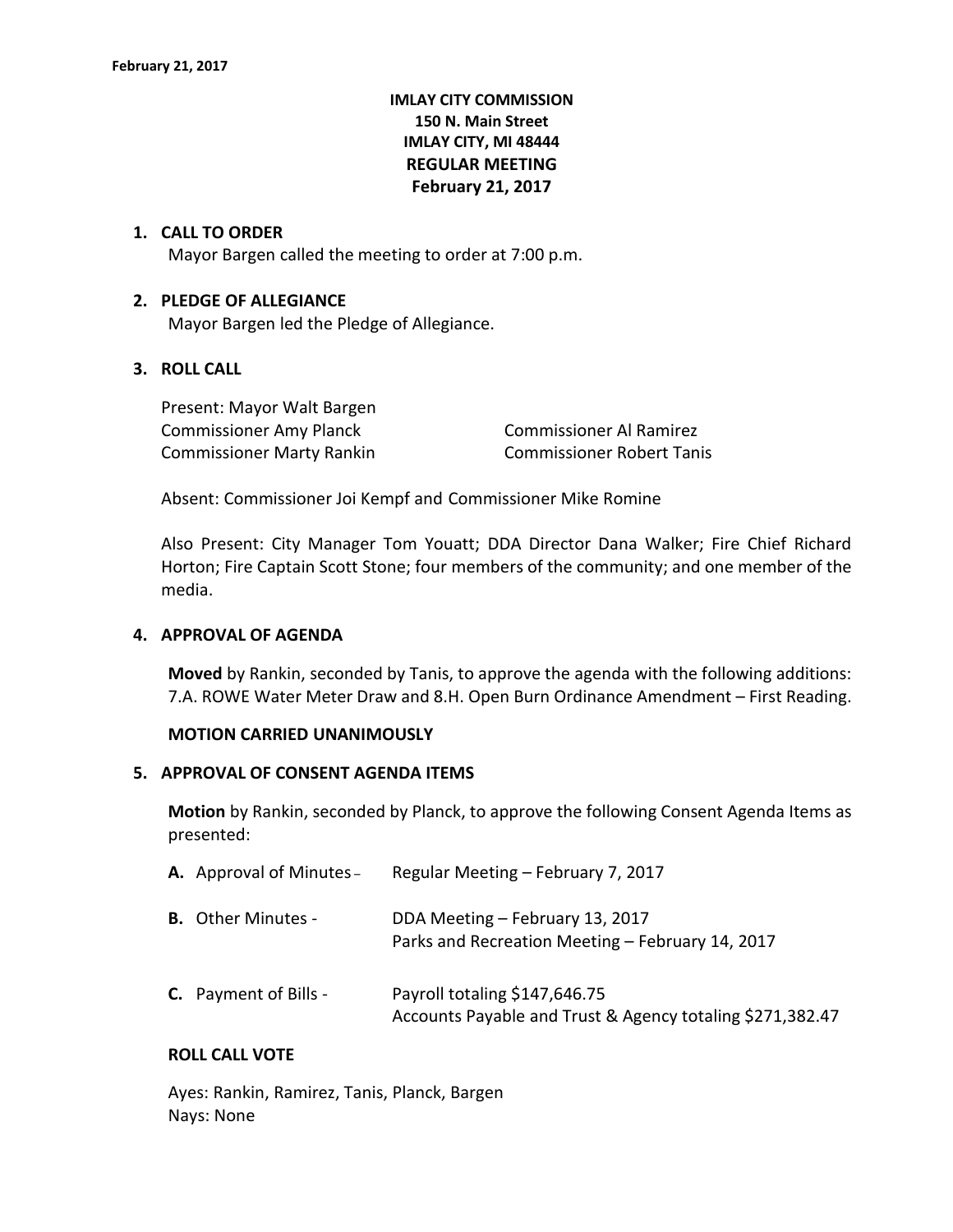#### **MOTION CARRIED 5 - YEAS; 0 - NAYS**

#### **6. CITIZENS FROM THE FLOOR**

Mr. Alan Rosenbalm, Imlay City, addressed the Commission regarding his previous recommendation for development of an Imlay City Teen Center. Mr. Rosenbalm acknowledged that the idea may not be financially feasible and consequently urged consideration for development of a skate park.

Mayor Bargen noted the existence of a large skate park in nearby Davison and further noted insurance related risks that could be involved with such a project. Mayor Bargen stated that the input is good to hear.

# **7. OLD BUSINESS**

### **A. ROWE Water Meter Draw**

City Manager Tom Youatt reported that the City is coming to the end of its Meter Pit Improvements Project with only the pressure reducing valves remaining to be installed this spring. Youatt presented a pay request from ROWE Professional Services Company for their recent construction administration services on the project in the amount of \$902.50.

**Motion** by Rankin, seconded by Tanis, to approve payment of Invoice No. 81910 to ROWE Professional Services Company for the Meter Pit Improvements Project in the amount of \$902.50, as presented.

# **ROLL CALL VOTE**

Ayes: Ramirez, Tanis, Planck, Rankin, Bargen Nays: None **MOTION CARRIED 5 - YEAS; 0 – NAYS**

#### **8. NEW BUSINESS**

#### **A. DDA Director Report**

DDA Director Dana Walker presented the DDA Annual Financial Report for 2015-16 to the Commission, noting the legal requirement to publish and present the report. Ms. Walker then reported the details of the 2016-17 DDA Program Year, focusing on design, promotions, and economic development activities including: façade grants, streetscape maintenance, Farmers' Market, concert series, movie series, Winter Playground, Art in the Rough, retention efforts, and Art in Action. Ms. Walker then detailed upcoming program efforts including: façade grants, Community Reading Night, Farmers' Market expansion to Saturdays, expanded concert series, Community Dinner, Winter Playground, First Impressions and a Manufacturer's Luncheon. Ms. Walker described the culmination of the DDA program efforts as creating a place for us and our kids, and their kids.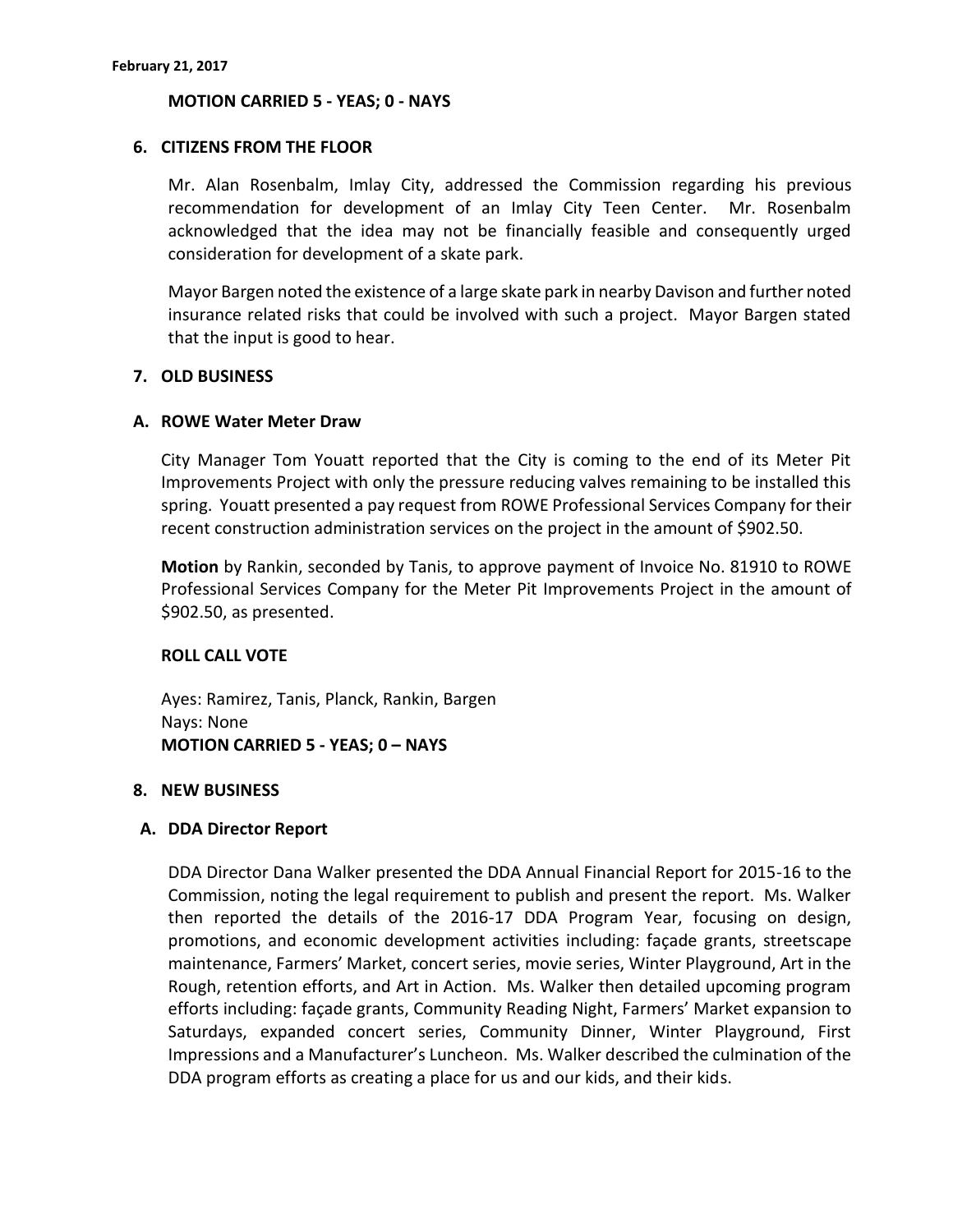Mayor Bargen inquired as to the cost/benefit of a "Michigan Main Street" designation. Ms. Walker responded that a time commitment would represent the "cost". City Manager Tom Youatt noted that it is not an easy process.

Commissioner Planck inquired as to the extent of DDA engagement in the "Redevelopment Ready Communities" program of the MEDC. Ms. Walker responded that the City is engaged, ensuring eligibility for both the City and the DDA for Community Development Block Grant funding.

# **B. DDA Board Member Appointment**

Mayor Bargen reported an opening on the DDA Board and noted that he is appointing Jalisco's owner Samuel Galiana to the open seat. DDA Director Dana Walker noted that the mayoral appointment does not require City Commission ratification per the DDA bylaws.

# **C. Farmers Market Manager and Entertainment Coordinator Job Descriptions**

DDA Director Dana Walker described the past practice of the DDA employing a Promotions Assistant to administer its Farmers' Market and entertainment offerings and detailed the justification to split the duties into two positions. Ms. Walker presented job descriptions for a Farmers' Market Manager and for a Summer Entertainment Coordinator, noting the same format used as those recently updated by the MML.

**Motion** by Ramirez, seconded by Tanis, to approve the job descriptions for a Farmers' Market Manager and for a Summer Entertainment Coordinator, as presented.

# **MOTION CARRIED UNANIMOUSLY**

# **D. Appoint Environmental Certifying Officer**

City Manager Tom Youatt noted the requirement of the Community Development Block Grant Program for the City Commission to designate an Environmental Certifying Officer for any CDBG projects. Youatt further noted that this designation would satisfy current and future CDBG project requirements.

**Motion** by Planck, seconded by Ramirez, to designate City Manager Tom Youatt as the Environmental Certifying Officer for all Environmental Assessments for Imlay City, Michigan.

# **MOTION CARRIED UNANIMOUSLY**

# **E. Lapeer County Sheriff License Agreement**

City Manager Tom Youatt reported that he, along with Police Chief Scott Pike, had been working to secure office space within the Imlay City Police Department for Lapeer County Sheriff Department and Michigan State Police personnel. Youatt presented a license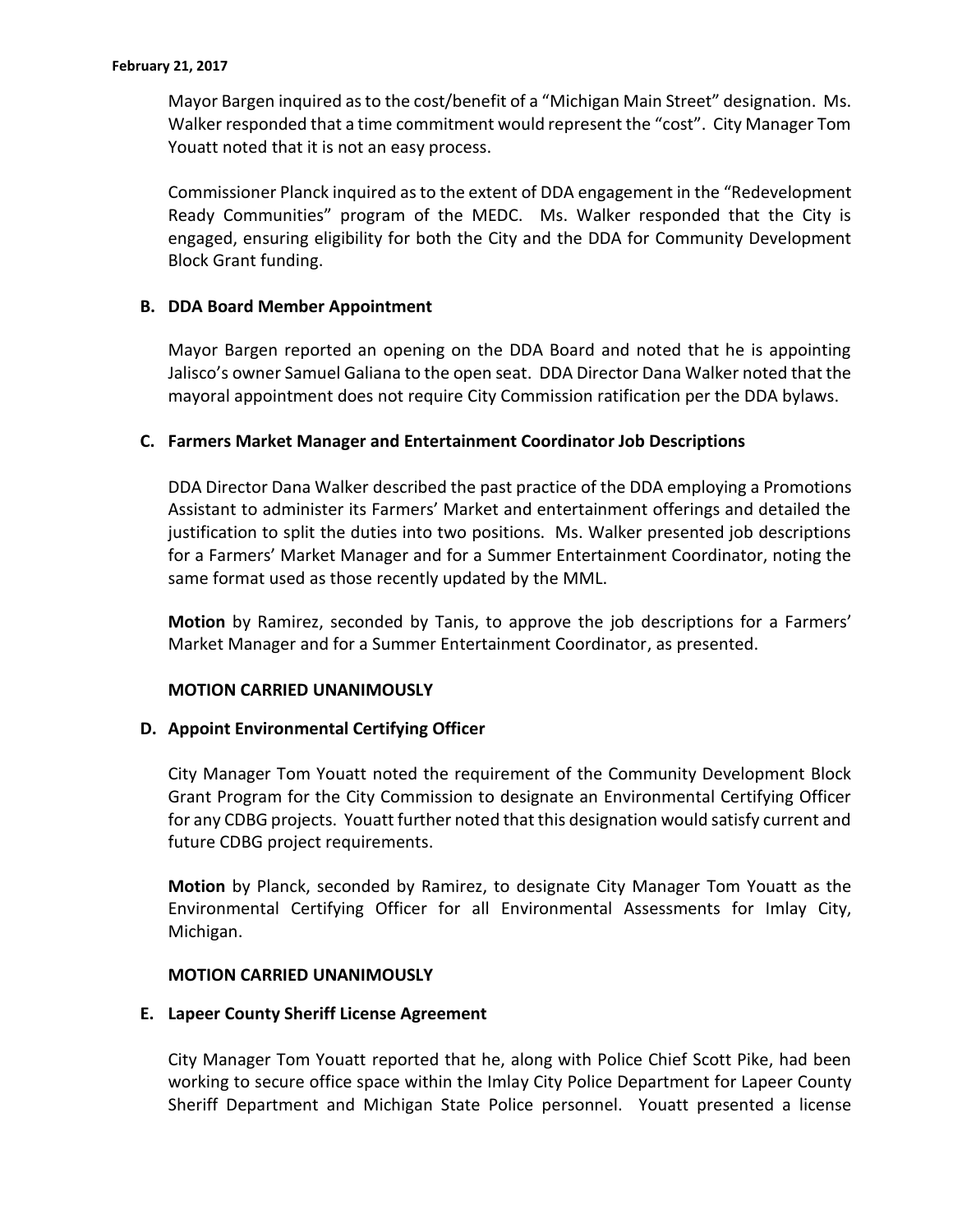agreement between the City and the Lapeer County Sheriff Department, noting its review by legal counsel.

Commissioner Planck inquired as to whether any modifications would need to take place to the building for this accommodation. Youatt responded that no modifications would need to take place.

Commissioner Ramirez inquired as to whether there were any costs involved. Youatt responded that no costs were involved and commended Police Chief Scott Pike for his ability to secure donated office equipment. Commissioner Ramirez then inquired as to the preference of the Michigan State Police to have a 90 day termination notice. Youatt responded that is standard MSP agreement language.

Commissioner Planck inquired as to whether there was a term involved with the proposed agreement. Youatt responded that the agreement was open ended.

**Motion** by Rankin, seconded by Planck, to approve the License Agreement between the City of Imlay City and Lapeer County Sheriff Department, as presented.

# **ROLL CALL VOTE**

Ayes: Planck, Rankin, Ramirez, Tanis, Bargen Nays: None **MOTION CARRIED 5 - YEAS; 0 – NAYS**

# **F. Michigan State Police Facility Use Agreement**

City Manager Tom Youatt presented the Facility Use Agreement between the City of Imlay City and the Michigan Department of State Police for use of office space within the Imlay City Police Department, noting that the agreement had been reviewed by legal counsel.

**Motion** by Rankin, seconded by Tanis, to approve the Facility Use Agreement between the City of Imlay City and the Michigan Department of State Police, as presented.

# **ROLL CALL VOTE**

Ayes: Rankin, Ramirez, Tanis, Planck, Bargen Nays: None **MOTION CARRIED 5 - YEAS; 0 – NAYS**

#### **G. Police Vehicle Bids**

City Manager Tom Youatt presented the two bids received for the sale of the 2010 Dodge Charger: \$1,477.00 from Renee Mazey and \$1,068.00 from Yousef Dabbagh. Youatt noted that for true transparency the previous bids were rejected and the vehicle was rebid as it had been advertised for bids as a 2009 and later found to be a 2010 model.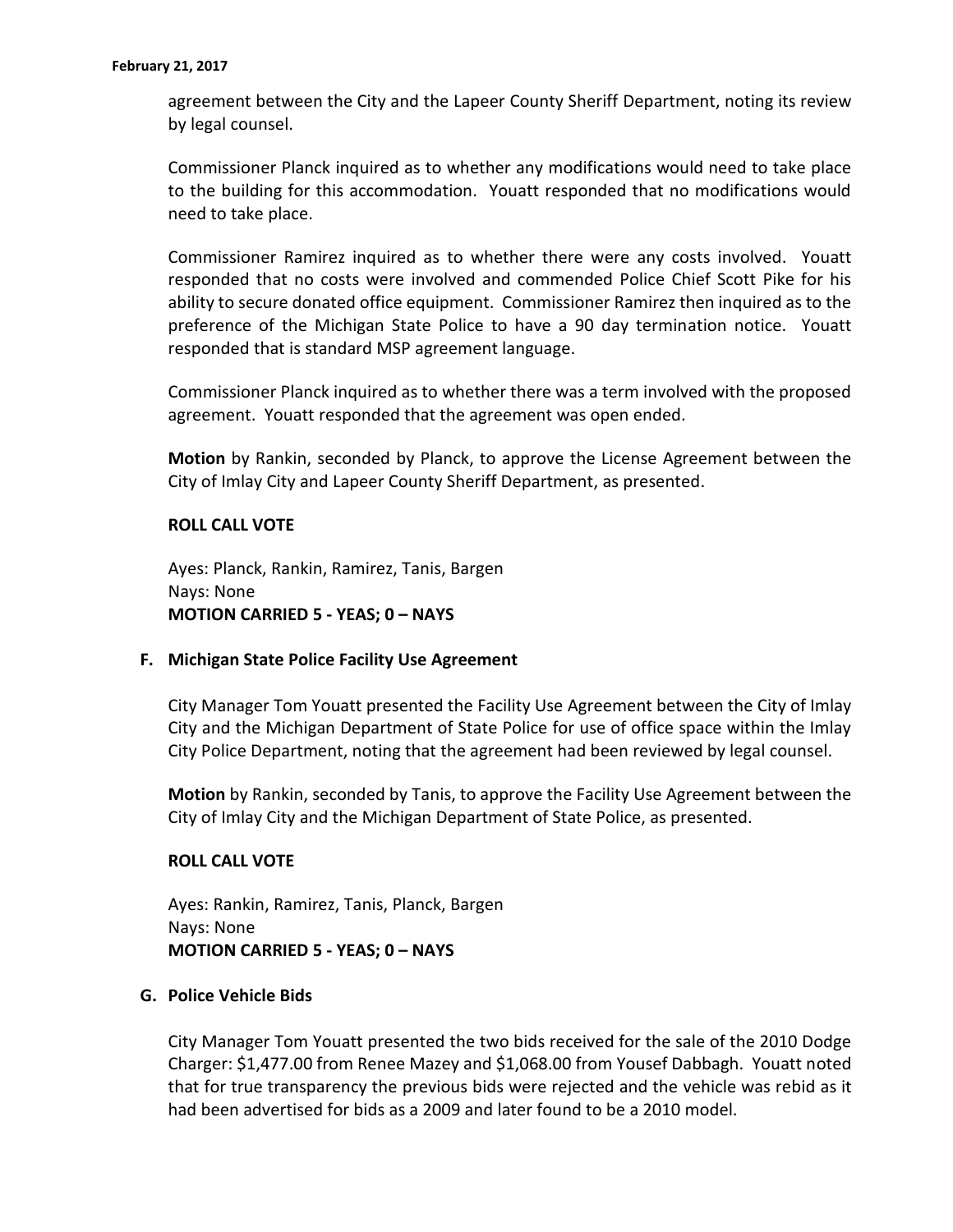**Motion** by Ramirez, seconded by Planck, to accept the bid of \$1,477.00 from Renee Mazey for the sale of the 2010 Dodge Charger.

### **ROLL CALL VOTE**

Ayes: Ramirez, Tanis, Planck, Rankin, Bargen Nays: None **MOTION CARRIED 5 - YEAS; 0 – NAYS**

### **H. Open Burn Ordinance Amendment – First Reading**

City Manager Tom Youatt presented an Amendment to Fire Prevention Ordinance Chapter 94 – Fire Prevention which prohibits making a fire in any street, lane, or alley, or on private or public property within the City except for recreational fires and serves to repeal conflicting or repetitive provisions. Youatt noted that he, along with Fire Chief Richard Horton, had reviewed the current ordinances and are recommending the repeal of Section 92.11 - Fires of Chapter 92 – Parks and Recreation and repeal of Section 95.01 – Burning of Materials of Chapter 95 – Public Nuisances.

Commissioner Rankin inquired as to whether the language included a statement of how close to a building a fire could be. Youatt responded that this would be handled through the permitting process.

Commissioner Planck inquired as to the allowance for only metal containers for recreational fires and whether the language would prove exclusionary to anyone. Commissioner Planck inquired as to the types of materials that could be burned in a recreational fire. Fire Chief Richard Horton responded that natural vegetation and/or brush could be burned in a recreational fire that met the other requirements.

**Motion** by Planck, seconded by Ramirez, to approve the first reading of the Amendment to the Fire Prevention Ordinance Chapter 94 – Fire Prevention; Section 94.01, as presented.

# **ROLL CALL VOTE**

Ayes: Ramirez, Tanis, Planck, Rankin, Bargen Nays: None **MOTION CARRIED 5 - YEAS; 0 – NAYS**

#### **I. MANAGER'S REPORT**

Additional information was attached to the packet.

City Manager Tom Youatt alerted the Commission to the introduction of a House Bill that would eliminate the State Income Tax, warning that this would result in a reduction of Revenue Sharing payments and ultimately serve to hurt communities. Youatt also reported that the proposed State Budget shows increases in certain State Departments, but not in Revenue Sharing payments. Youatt announced that progress is being made on the City Hall fiber connection,